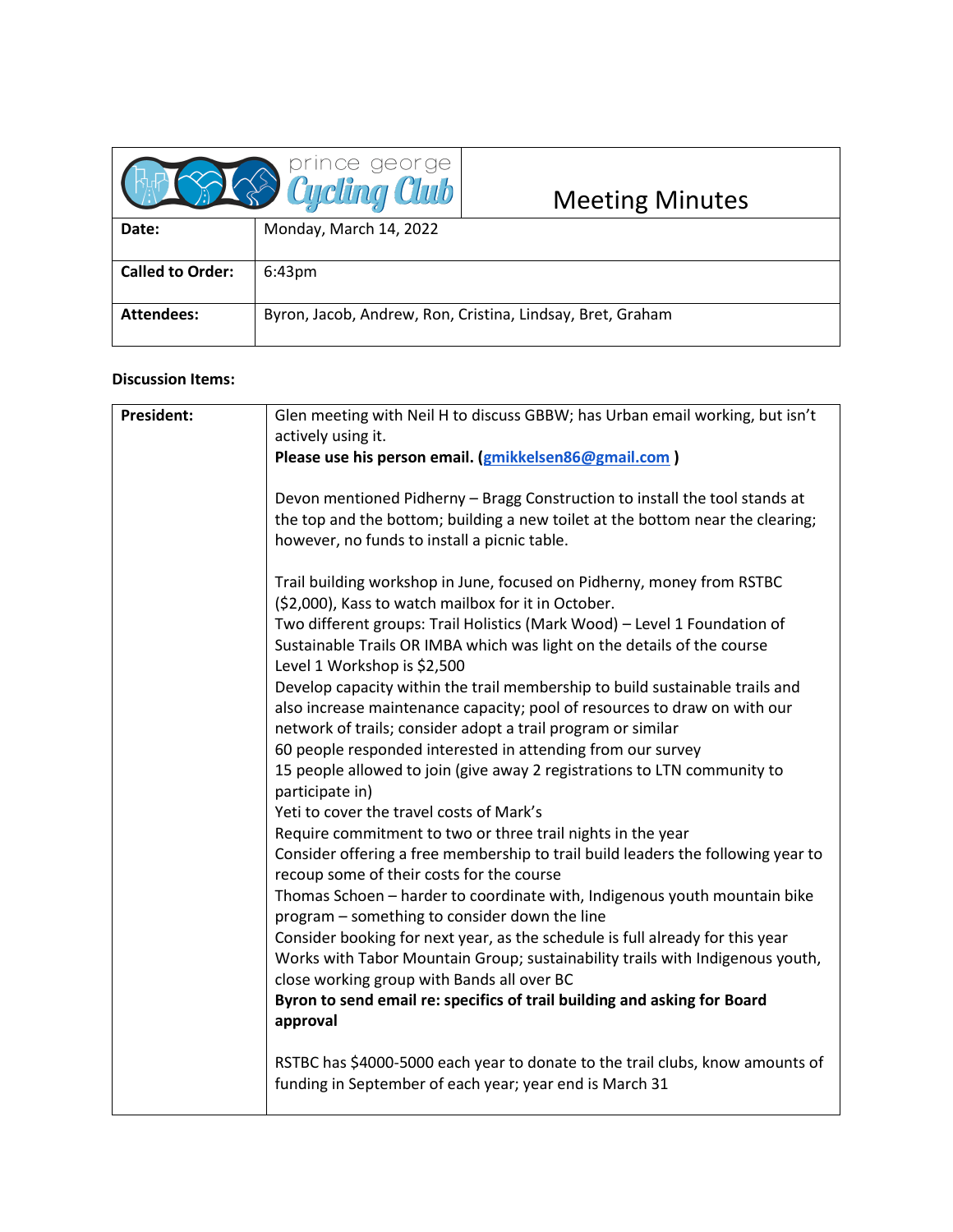| Membership:            | VIMFF - door prizes (leftovers from Fatbike Festival)                                                                                                    |  |
|------------------------|----------------------------------------------------------------------------------------------------------------------------------------------------------|--|
|                        | Membership list on the Google drive for everyone, still needs to update to                                                                               |  |
|                        | make sure list for Gals n Gears                                                                                                                          |  |
|                        |                                                                                                                                                          |  |
| Treasurer:             | Developing a balance sheet                                                                                                                               |  |
|                        | Working on exporting the Square data                                                                                                                     |  |
|                        | How do we get the money out of Zone4?                                                                                                                    |  |
|                        | Moving forward, let's do all registrations on the website                                                                                                |  |
|                        |                                                                                                                                                          |  |
|                        | Request a summary from Zone4 of what the fees were, pulling a report (Bret                                                                               |  |
|                        | or Alison to follow up)                                                                                                                                  |  |
|                        |                                                                                                                                                          |  |
|                        | Collect donations through TrailForks that goes into our PayPal account (follow<br>up with Nick)                                                          |  |
|                        |                                                                                                                                                          |  |
| <b>Communications:</b> | VIMFF - sold out show!                                                                                                                                   |  |
|                        | Pidherny survey - disseminated the information, can't be responsible for what                                                                            |  |
|                        | it says                                                                                                                                                  |  |
|                        |                                                                                                                                                          |  |
|                        | Strategic plan - visioning sessions; Byron and Cristina to connect on how to                                                                             |  |
|                        | hold people accountable                                                                                                                                  |  |
|                        |                                                                                                                                                          |  |
| <b>Learn to Ride:</b>  | Consider next year having membership price built into the LTR fees; however,<br>this does not work with family memberships. All other event registration |  |
|                        | requires membership, so there shouldn't need to be an exception made for                                                                                 |  |
|                        | this. People can figure out to add a membership to their cart during checkout of                                                                         |  |
|                        | a program / event registration. We should not need to cater to people who                                                                                |  |
|                        | can't read and understand the process, and then penalize people who can                                                                                  |  |
|                        |                                                                                                                                                          |  |
|                        | follow the requirements as clearly laid out on the website. I vehemently oppose                                                                          |  |
|                        | the idea of adopting the membership fees into the LTR registration fees. We                                                                              |  |
|                        | need to stop pedantically tailoring our processes to the nescient parents.                                                                               |  |
|                        | 60 learn to ride members                                                                                                                                 |  |
|                        | Ordering more jerseys - 80 kids                                                                                                                          |  |
|                        | Jump Jam - first or second week of September                                                                                                             |  |
|                        | Wilderness First Aid Course - with Overhang; consider sending someone; pass                                                                              |  |
|                        | on to build night guys; April 2-5                                                                                                                        |  |
|                        |                                                                                                                                                          |  |
|                        | Add logos to the Learn to Ride event webpage - done                                                                                                      |  |
|                        |                                                                                                                                                          |  |
| <b>Mountain:</b>       | Jersey design - Remove logos from the sleeve, move the badge to the sleeve                                                                               |  |
|                        | Ron – this is not a road design jersey; consider separate design for the jersey;                                                                         |  |
|                        | no one liked the fit / style of the road jersey from last year                                                                                           |  |
|                        |                                                                                                                                                          |  |
|                        | Motion passed \$468 to rent the chips for Zone4 for the season.                                                                                          |  |
|                        | Need to consider a new system for the next year; start researching what's                                                                                |  |
|                        | available and options for timing systems.                                                                                                                |  |